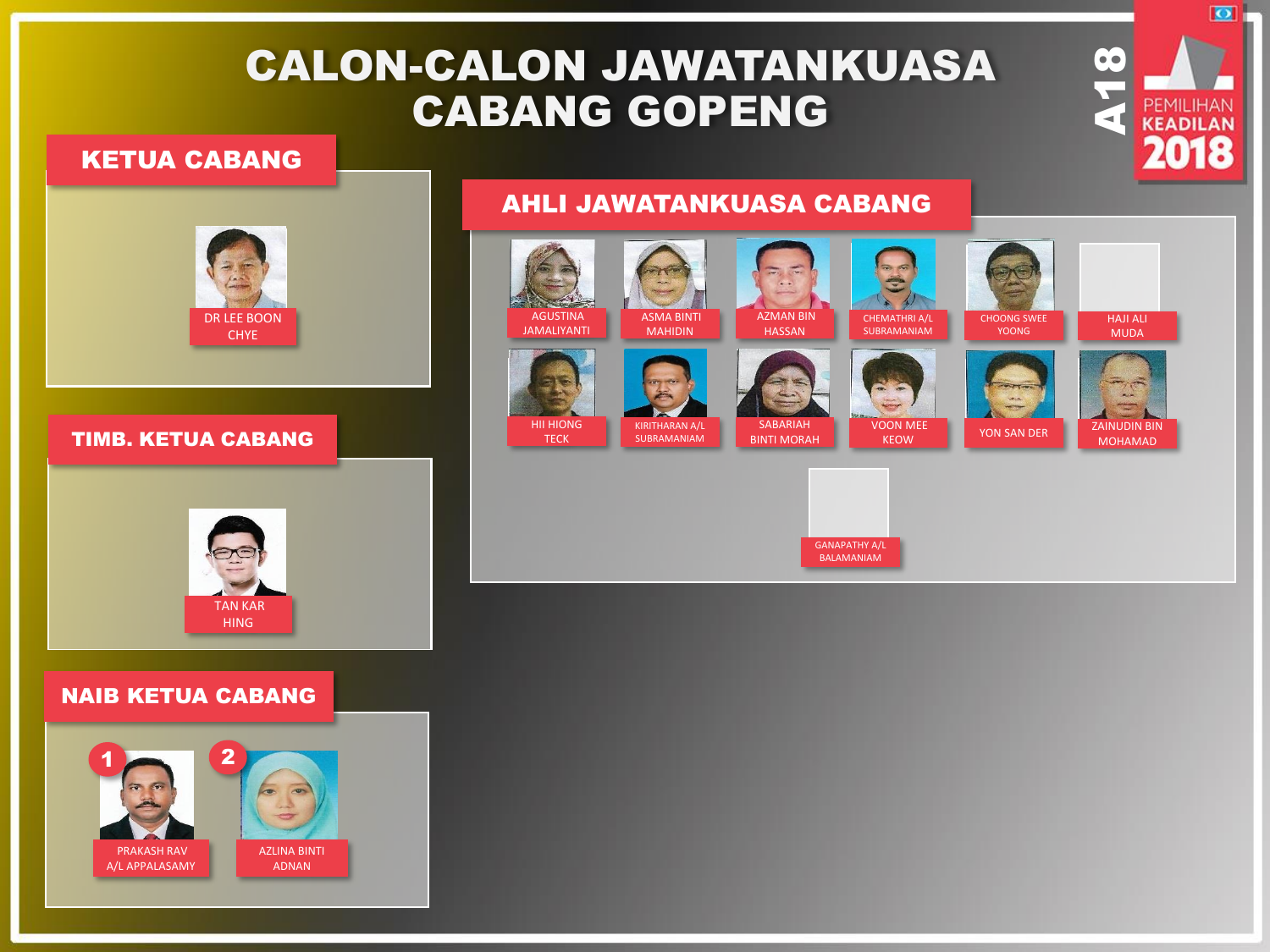# CALON-CALON JAWATANKUASA AMK CABANG GOPENG

**A18** 

ы